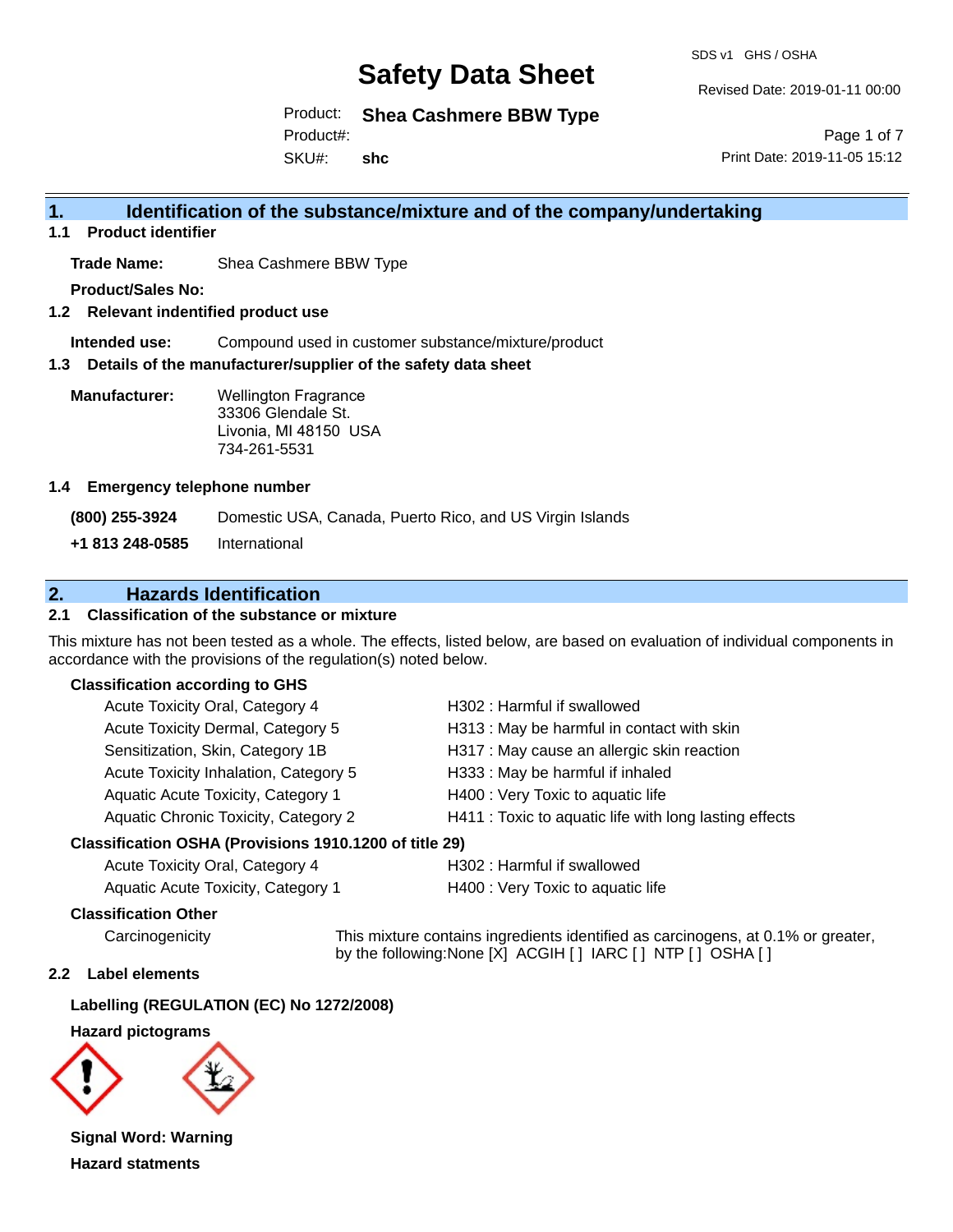#### SDS v1 GHS / OSHA

## **Safety Data Sheet**

Revised Date: 2019-01-11 00:00

Product: **Shea Cashmere BBW Type** SKU#: Product#: **shc**

Page 2 of 7 Print Date: 2019-11-05 15:12

| H302                            | Harmful if swallowed                                                                     |
|---------------------------------|------------------------------------------------------------------------------------------|
| H313                            | May be harmful in contact with skin                                                      |
| H317                            | May cause an allergic skin reaction                                                      |
| H333                            | May be harmful if inhaled                                                                |
| H400                            | Very Toxic to aquatic life                                                               |
| H411                            | Toxic to aquatic life with long lasting effects                                          |
| <b>Precautionary Statements</b> |                                                                                          |
| <b>Prevention:</b>              |                                                                                          |
| P <sub>264</sub>                | Wash hands thoroughly after handling                                                     |
| P <sub>270</sub>                | Do not eat, drink or smoke when using this product                                       |
| P272                            | Contaminated work clothing should not be allowed out of the workplace                    |
| P <sub>273</sub>                | Avoid release to the environment                                                         |
| <b>Response:</b>                |                                                                                          |
| $P301 + P312 + P330$            | IF SWALLOWED: Call a POISON CENTER or doctor/physician if you feel unwell Rinse<br>mouth |
| P302 + P352                     | IF ON SKIN: Wash with soap and water                                                     |
| P304 + P312                     | IF INHALED: Call a POISON CENTER or doctor/physician if you feel unwell                  |
| $P333 + P313$                   | If skin irritation or a rash occurs: Get medical advice/attention                        |
| P363                            | Wash contaminated clothing before reuse                                                  |
| P391                            | <b>Collect Spillage</b>                                                                  |
|                                 |                                                                                          |

#### **2.3 Other Hazards**

**no data available**

### **3. Composition/Information on Ingredients**

#### **3.1 Mixtures**

This product is a complex mixture of ingredients, which contains among others the following substance(s), presenting a health or environmental hazard within the meaning of the UN Globally Harmonized System of Classification and Labeling of Chemicals (GHS):

| CAS#<br>Ingredient                             | EC#             | Conc.<br>Range | <b>GHS Classification</b> |  |
|------------------------------------------------|-----------------|----------------|---------------------------|--|
| 120-51-4                                       | 204-402-9       | $70 - 80%$     | H302; H313; H400; H411    |  |
| <b>Benzyl Benzoate</b>                         |                 |                |                           |  |
| 121-33-5                                       | 204-465-2       | $5 - 10 \%$    | H303; H319                |  |
| vanillin                                       |                 |                |                           |  |
| 121-32-4                                       | 204-464-7       | $2 - 5%$       | H303; H320; H402          |  |
| 3-Ethoxy-4-hydroxybenzaldehyde                 |                 |                |                           |  |
| 123-11-5                                       | $204 - 602 - 6$ | $2 - 5%$       | H303; H402; H412          |  |
| Anisaldehyde                                   |                 |                |                           |  |
| 54464-57-2                                     | 259-174-3       | $2 - 5%$       | H315; H317; H400; H410    |  |
| <b>Tetramethyl Acetyloctahydronaphthalenes</b> |                 |                |                           |  |
| 1222-05-5                                      | 214-946-9       | $2 - 5%$       | H316; H400; H410          |  |
| Hexamethylindanopyran                          |                 |                |                           |  |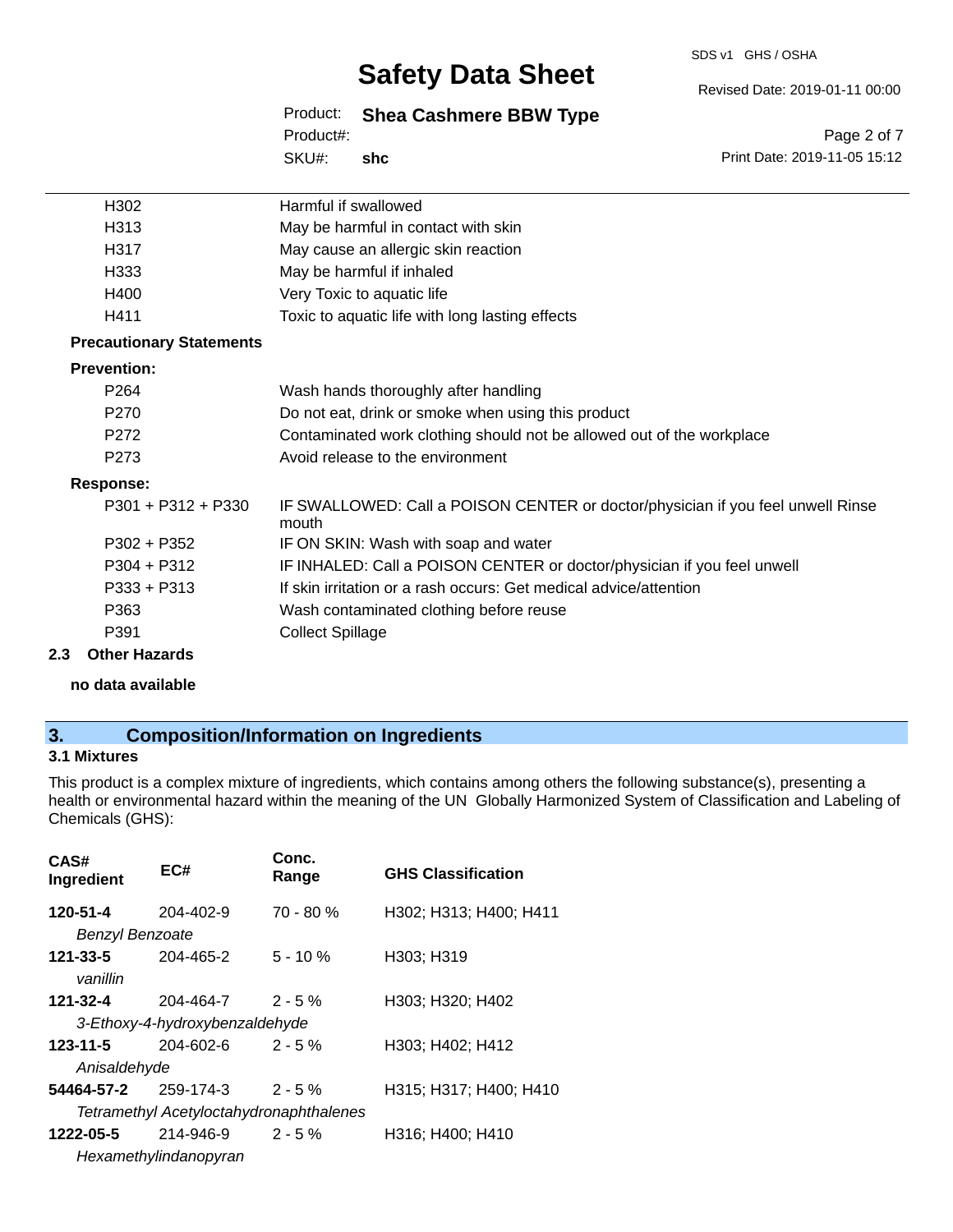SDS v1 GHS / OSHA

Revised Date: 2019-01-11 00:00

### Product: **Shea Cashmere BBW Type**

Product#:

SKU#: **shc**

#### Page 3 of 7 Print Date: 2019-11-05 15:12

| CAS#<br>Ingredient                                       | EC#       | Conc.<br>Range | <b>GHS Classification</b> |
|----------------------------------------------------------|-----------|----------------|---------------------------|
| 32388-55-9                                               | 251-020-3 | $2 - 5%$       | H303; H317; H400; H410    |
| Acetyl cedrene                                           |           |                |                           |
| 706-14-9                                                 | 211-892-8 | $1 - 2\%$      | H316                      |
| gamma-Decalactone                                        |           |                |                           |
| 4940-11-8                                                | 225-582-5 | $1 - 2 \%$     | H302; H401                |
| <b>Ethyl Maltol</b>                                      |           |                |                           |
| $91 - 64 - 5$                                            | 202-086-7 | $1 - 2\%$      | H302; H317; H402          |
| Coumarin                                                 |           |                |                           |
| 128-37-0                                                 | 204-881-4 | $1 - 2\%$      | H316; H400; H410          |
| <b>Butylated hydroxytoluene</b>                          |           |                |                           |
| See Section 16 for full text of GHS classification codes |           |                |                           |
|                                                          |           |                |                           |

See Section 16 for full text of GHS classification codes which where not shown in section 2

Total Hydrocarbon Content (%  $w/w$ ) = 0.19

# **4.** First Aid Measures<br>**4.1** Description of first aid meas

#### **4.1 Description of first aid measures**

| Inhalation:                                                     | Remove from exposure site to fresh air and keep at rest.<br>Obtain medical advice.                            |
|-----------------------------------------------------------------|---------------------------------------------------------------------------------------------------------------|
| Eye Exposure:                                                   | Flush immediately with water for at least 15 minutes.<br>Contact physician if symptoms persist.               |
| <b>Skin Exposure:</b>                                           | Remove contaminated clothes. Wash thoroughly with water (and soap).<br>Contact physician if symptoms persist. |
| Ingestion:                                                      | Rinse mouth with water and obtain medical advice.                                                             |
| 4.2 Most important symptoms and effects, both acute and delayed |                                                                                                               |
| Symptoms:                                                       | no data available                                                                                             |
| <b>Risks:</b>                                                   | Refer to Section 2.2 "Hazard Statements"                                                                      |
|                                                                 | t 2 - hadiaatian af amu immadiate madiaal attautian and anaajal tuastmant naadad                              |

- **4.3 Indication of any immediate medical attention and special treatment needed**
	-

**Treatment:** Refer to Section 2.2 "Response"

| 5.<br><b>Fire-Fighting measures</b>                       |                                                   |
|-----------------------------------------------------------|---------------------------------------------------|
| 5.1<br><b>Extinguishing media</b>                         |                                                   |
| Suitable:                                                 | Carbon dioxide (CO2), Dry chemical, Foam          |
| Unsuitable                                                | Do not use a direct water jet on burning material |
| 5.2 Special hazards arising from the substance or mixture |                                                   |
| During fire fighting:                                     | Water may be ineffective                          |
| 5.3<br><b>Advice for firefighters</b>                     |                                                   |
| <b>Further information:</b>                               | Standard procedure for chemical fires             |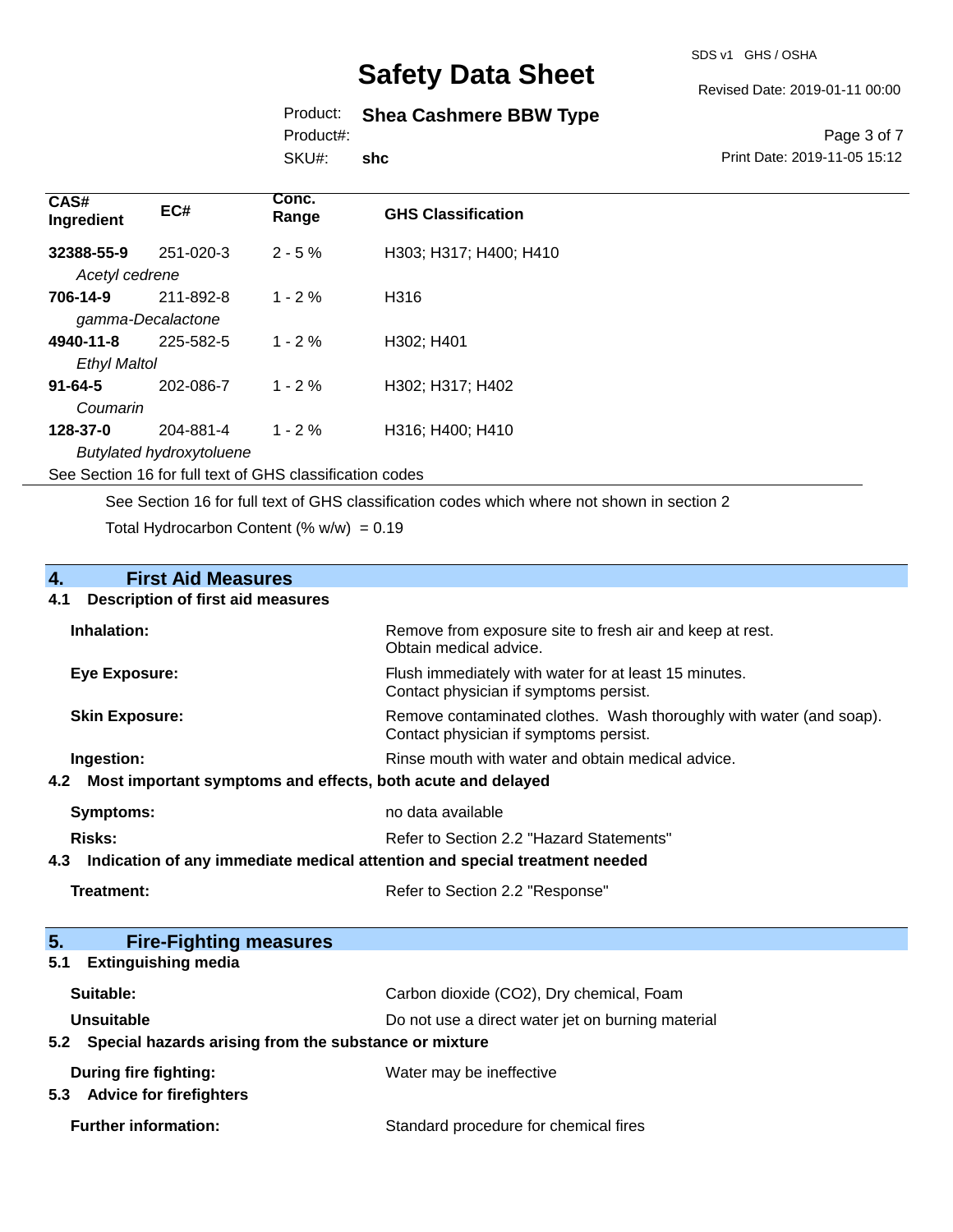SDS v1 GHS / OSHA

Revised Date: 2019-01-11 00:00

Product: **Shea Cashmere BBW Type**

SKU#: Product#: **shc**

Page 4 of 7 Print Date: 2019-11-05 15:12

#### **6. Accidental Release Measures**

#### **6.1 Personal precautions, protective equipment and emergency procedures**

Avoid inhalation and contact with skin and eyes. A self-contained breathing apparatus is recommended in case of a major spill.

#### **6.2 Environmental precautions**

Keep away from drains, soil, and surface and groundwater.

#### **6.3 Methods and materials for containment and cleaning up**

Clean up spillage promptly. Remove ignition sources. Provide adequate ventilation. Avoid excessive inhalation of vapors. Gross spillages should be contained by use of sand or inert powder and disposed of according to the local regulations.

#### **6.4 Reference to other sections**

Not Applicable

### **7. Handling and Storage**

#### **7.1 Precautions for safe handling**

Apply according to good manufacturing and industrial hygiene practices with proper ventilation. Do not drink, eat or smoke while handling. Respect good personal hygiene.

#### **7.2 Conditions for safe storage, including any incompatibilities**

Store in a cool, dry and ventilated area away from heat sources and protected from light in tightly closed original container. Avoid uncoated metal container. Keep air contact to a minimum.

#### **7.3 Specific end uses**

No information available

#### **8. Exposure Controls/Personal Protection**

#### **8.1 Control parameters**

| <b>Exposure Limits:</b><br><b>Component</b> |                                                                                                                                          | <b>ACGIH</b> | ACGIH | <b>OSHA</b> | <b>OSHA</b><br>TWA ppm STEL ppm TWA ppm STEL ppm |  |
|---------------------------------------------|------------------------------------------------------------------------------------------------------------------------------------------|--------------|-------|-------------|--------------------------------------------------|--|
| 128-37-0                                    | <b>Butylated hydroxytoluene</b>                                                                                                          |              |       |             |                                                  |  |
|                                             | <b>Engineering Controls:</b> Use local exhaust as needed.<br>8.2 Exposure controls - Personal protective equipment                       |              |       |             |                                                  |  |
| Eye protection:                             | Tightly sealed goggles, face shield, or safety glasses with brow guards and side shields, etc.<br>as may be appropriate for the exposure |              |       |             |                                                  |  |

| <b>Respiratory protection:</b> | Avoid excessive inhalation of concentrated vapors. Apply local ventilation where appropriate. |  |
|--------------------------------|-----------------------------------------------------------------------------------------------|--|

**Skin protection:** Avoid Skin contact. Use chemically resistant gloves as needed.

### **9. Physical and Chemical Properties**

#### **9.1 Information on basic physical and chemical properties**

| Appearance: | Liauid                            |
|-------------|-----------------------------------|
| Odor:       | Conforms to Standard              |
| Color:      | Yellow Tint - Pale Amber (G0/1-3) |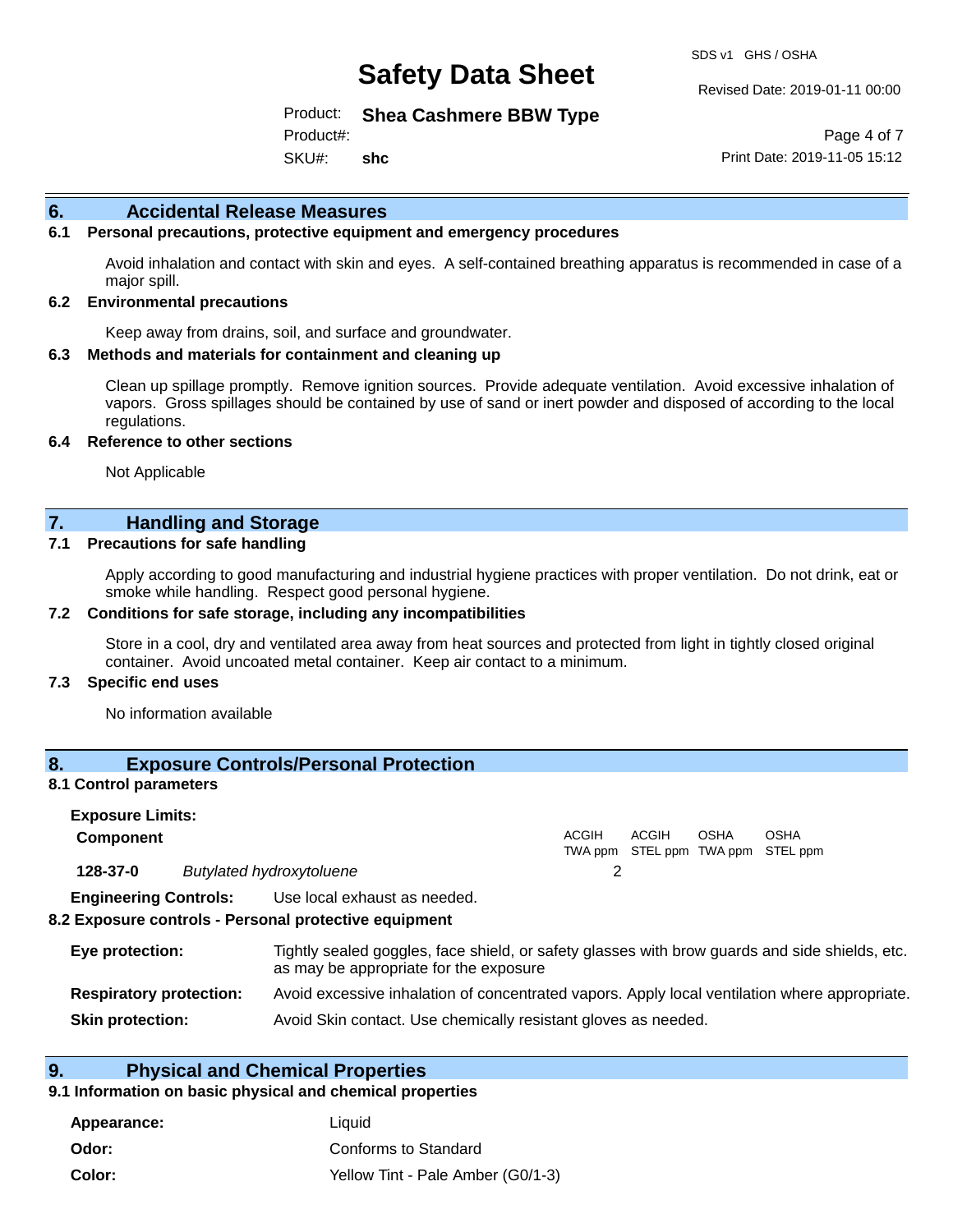#### Product: **Shea Cashmere BBW Type** Product#:

SKU#: **shc**

Page 5 of 7 Print Date: 2019-11-05 15:12

Revised Date: 2019-01-11 00:00

| <b>Viscosity:</b>            | Liquid             |
|------------------------------|--------------------|
| <b>Freezing Point:</b>       | Not determined     |
| <b>Boiling Point:</b>        | Not determined     |
| <b>Melting Point:</b>        | Not determined     |
| <b>Flashpoint (CCCFP):</b>   | $>200$ F (93.33 C) |
| <b>Auto flammability:</b>    | Not determined     |
| <b>Explosive Properties:</b> | None Expected      |
| <b>Oxidizing properties:</b> | None Expected      |
| Vapor Pressure (mmHg@20 C):  | 0.5562             |
| %VOC:                        | 0.56               |
| Specific Gravity @ 25 C:     | 1.1040             |
| Density @ 25 C:              | 1.1010             |
| Refractive Index @ 20 C:     | 1.5590             |

## **10. Stability and Reactivity**

**Soluble in:** Oil

| 10.1 Reactivity                         | <b>None</b>                                        |
|-----------------------------------------|----------------------------------------------------|
| <b>10.2 Chemical stability</b>          | Stable                                             |
| 10.3 Possibility of hazardous reactions | None known                                         |
| 10.4 Conditions to avoid                | None known                                         |
| 10.5 Incompatible materials             | Strong oxidizing agents, strong acids, and alkalis |
| 10.6 Hazardous decomposition products   | None known                                         |

### **11. Toxicological Information**

#### **11.1 Toxicological Effects**

Acute Toxicity Estimates (ATEs) based on the individual Ingredient Toxicity Data utilizing the "Additivity Formula" **Acute toxicity - Oral - (Rat) mg/kg** (LD50: 1739.3118) Harmful if swallowed

| Acute toxicity - Oral - (Rat) mg/kg              | (LD50: 1739.3118) Harmful if swallowed                   |
|--------------------------------------------------|----------------------------------------------------------|
| Acute toxicity - Dermal - (Rabbit) mg/kg         | (LD50: 3522.7031) May be harmful in contact with skin    |
| Acute toxicity - Inhalation - (Rat) mg/L/4hr     | (LD50: 120.1239) May be harmful if inhaled               |
| <b>Skin corrosion / irritation</b>               | May be harmful if inhaled                                |
| Serious eye damage / irritation                  | Not classified - the classification criteria are not met |
| <b>Respiratory sensitization</b>                 | Not classified - the classification criteria are not met |
| <b>Skin sensitization</b>                        | May cause an allergic skin reaction                      |
| <b>Germ cell mutagenicity</b>                    | Not classified - the classification criteria are not met |
| Carcinogenicity                                  | Not classified - the classification criteria are not met |
| <b>Reproductive toxicity</b>                     | Not classified - the classification criteria are not met |
| Specific target organ toxicity - single exposure | Not classified - the classification criteria are not met |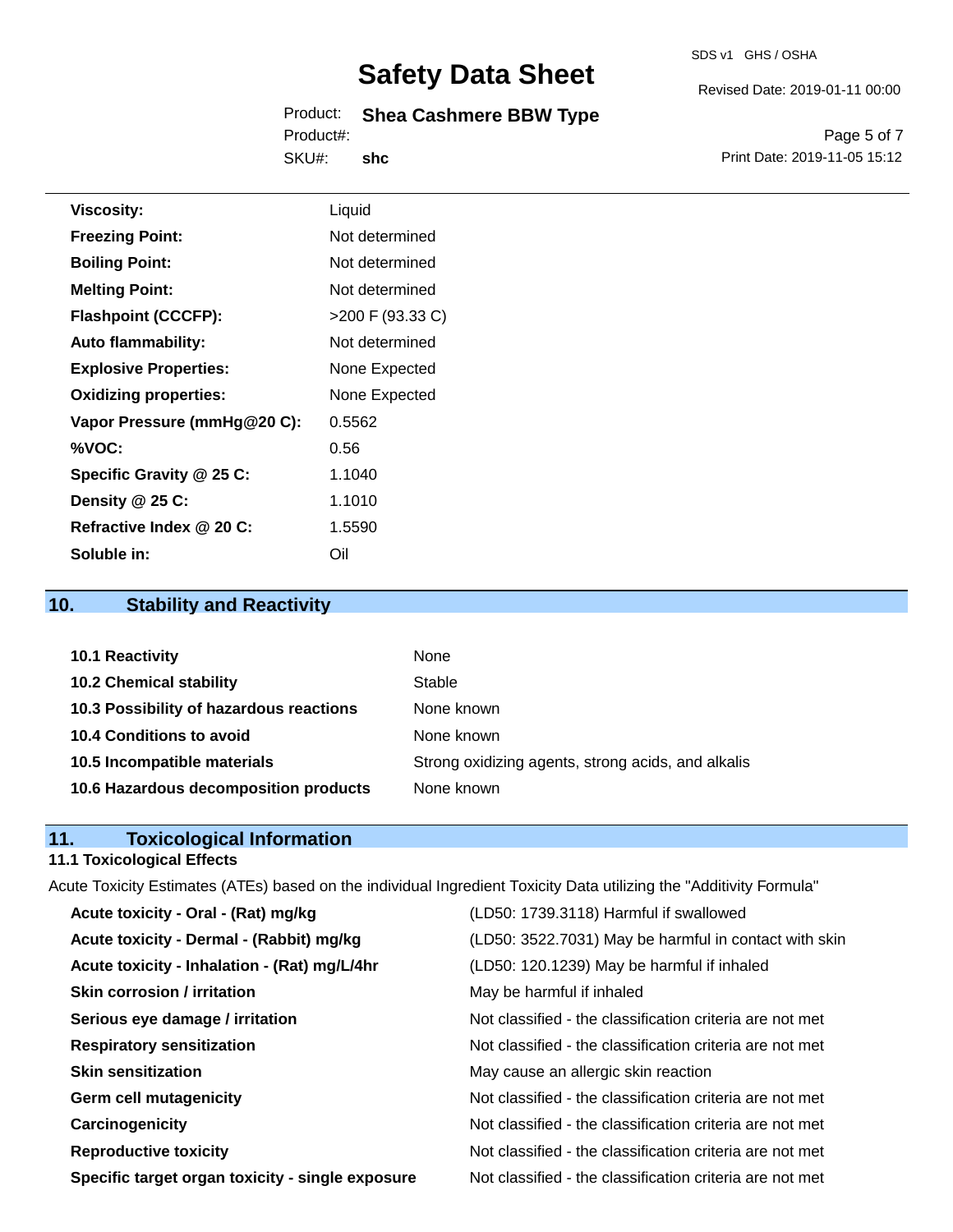SDS v1 GHS / OSHA

Revised Date: 2019-01-11 00:00

Product: **Shea Cashmere BBW Type**

Product#:

SKU#: **shc**

Page 6 of 7 Print Date: 2019-11-05 15:12

| Specific target organ toxicity - repeated exposure | Not classified - the classification criteria are not met |
|----------------------------------------------------|----------------------------------------------------------|
| <b>Aspiration hazard</b>                           | Not classified - the classification criteria are not met |

## **12. Ecological Information**

| 12.1 Toxicity |  |  |
|---------------|--|--|
|---------------|--|--|

| <b>Acute acquatic toxicity</b>     | Very Toxic to aquatic life                      |
|------------------------------------|-------------------------------------------------|
| <b>Chronic acquatic toxicity</b>   | Toxic to aquatic life with long lasting effects |
| <b>Toxicity Data on soil</b>       | no data available                               |
| <b>Toxicity on other organisms</b> | no data available                               |
|                                    |                                                 |
| 12.2 Persistence and degradability | no data available                               |
| 12.3 Bioaccumulative potential     | no data available                               |
| 12.4 Mobility in soil              | no data available                               |
| 12.5 Other adverse effects         | no data available                               |

## **13. Disposal Conditions**

#### **13.1 Waste treatment methods**

Do not allow product to reach sewage systems. Dispose of in accordance with all local and national regulations. Send to a licensed waste management company.The product should not be allowed to enter drains, water courses or the soil. Do not contaminate ponds, waterways or ditches with chemical or used container.

## **14. Transport Information**

| <b>Marine Pollutant</b>                                       | Yes. Ingredient of greatest environmental impact:<br>120-51-4 : (70 - 80 %) : Benzyl Benzoate |              |                                     |                 |               |
|---------------------------------------------------------------|-----------------------------------------------------------------------------------------------|--------------|-------------------------------------|-----------------|---------------|
| <b>Regulator</b>                                              |                                                                                               | <b>Class</b> | <b>Pack Group</b>                   | <b>Sub Risk</b> | UN-nr.        |
| U.S. DOT (Non-Bulk)                                           |                                                                                               |              | Not Regulated - Not Dangerous Goods |                 |               |
| <b>Chemicals NOI</b>                                          |                                                                                               |              |                                     |                 |               |
| <b>ADR/RID (International Road/Rail)</b>                      |                                                                                               |              |                                     |                 |               |
| <b>Environmentally Hazardous</b><br>Substance, Liquid, n.o.s. |                                                                                               | 9            | Ш                                   |                 | <b>UN3082</b> |
| <b>IATA (Air Cargo)</b>                                       |                                                                                               |              |                                     |                 |               |
| <b>Environmentally Hazardous</b><br>Substance, Liquid, n.o.s. |                                                                                               | 9            | Ш                                   |                 | <b>UN3082</b> |
| IMDG (Sea)                                                    |                                                                                               |              |                                     |                 |               |
| <b>Environmentally Hazardous</b><br>Substance, Liquid, n.o.s. |                                                                                               | 9            | Ш                                   |                 | UN3082        |